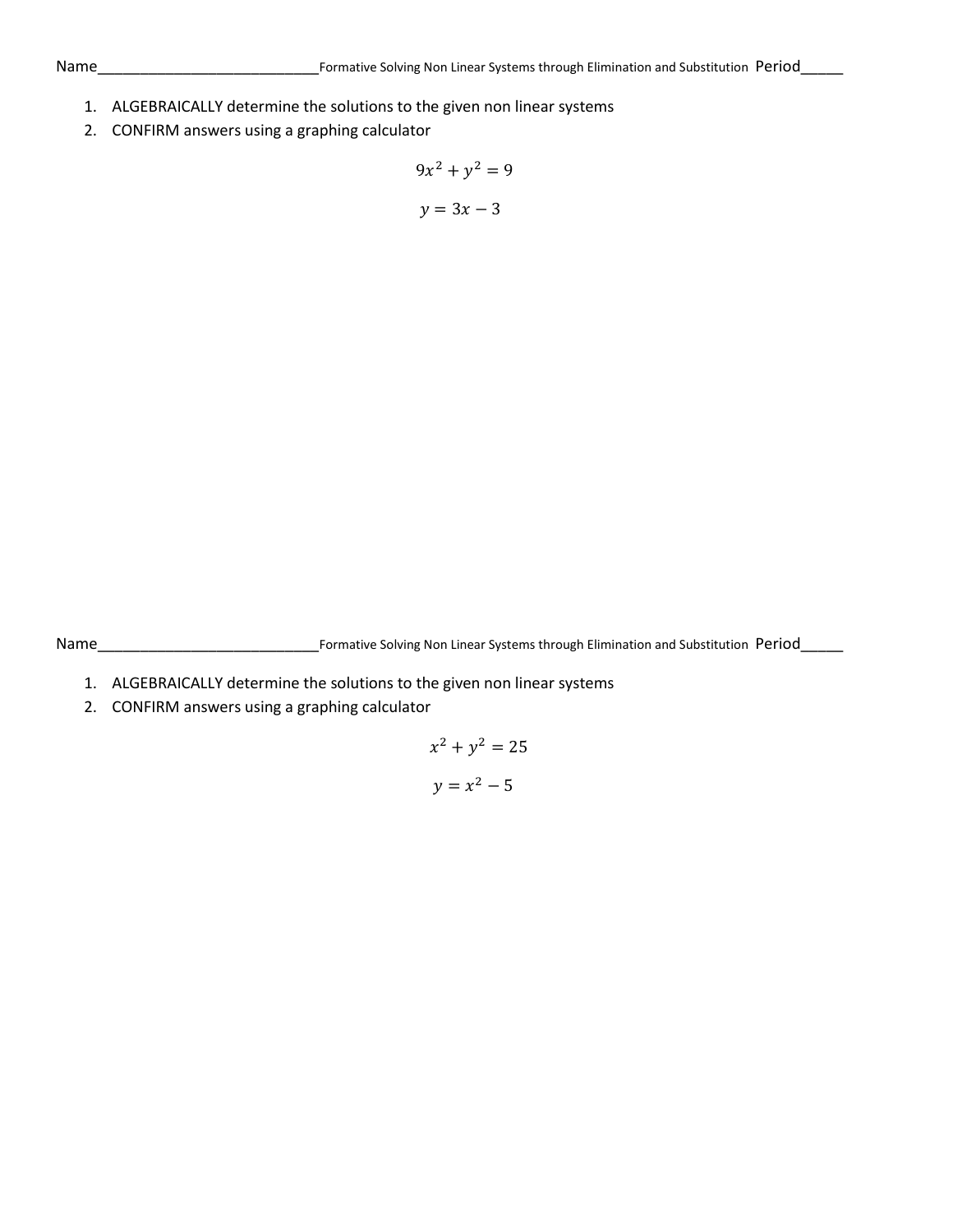- 1. ALGEBRAICALLY determine the solutions to the given non linear systems
- 2. CONFIRM answers using a graphing calculator

$$
x2 + y2 = 38
$$

$$
x2 - y2 = 12
$$

- 1. ALGEBRAICALLY determine the solutions to the given non linear systems
- 2. CONFIRM answers using a graphing calculator

$$
x^2 + 2y^2 = 7
$$
  

$$
x^2 - y^2 = -2
$$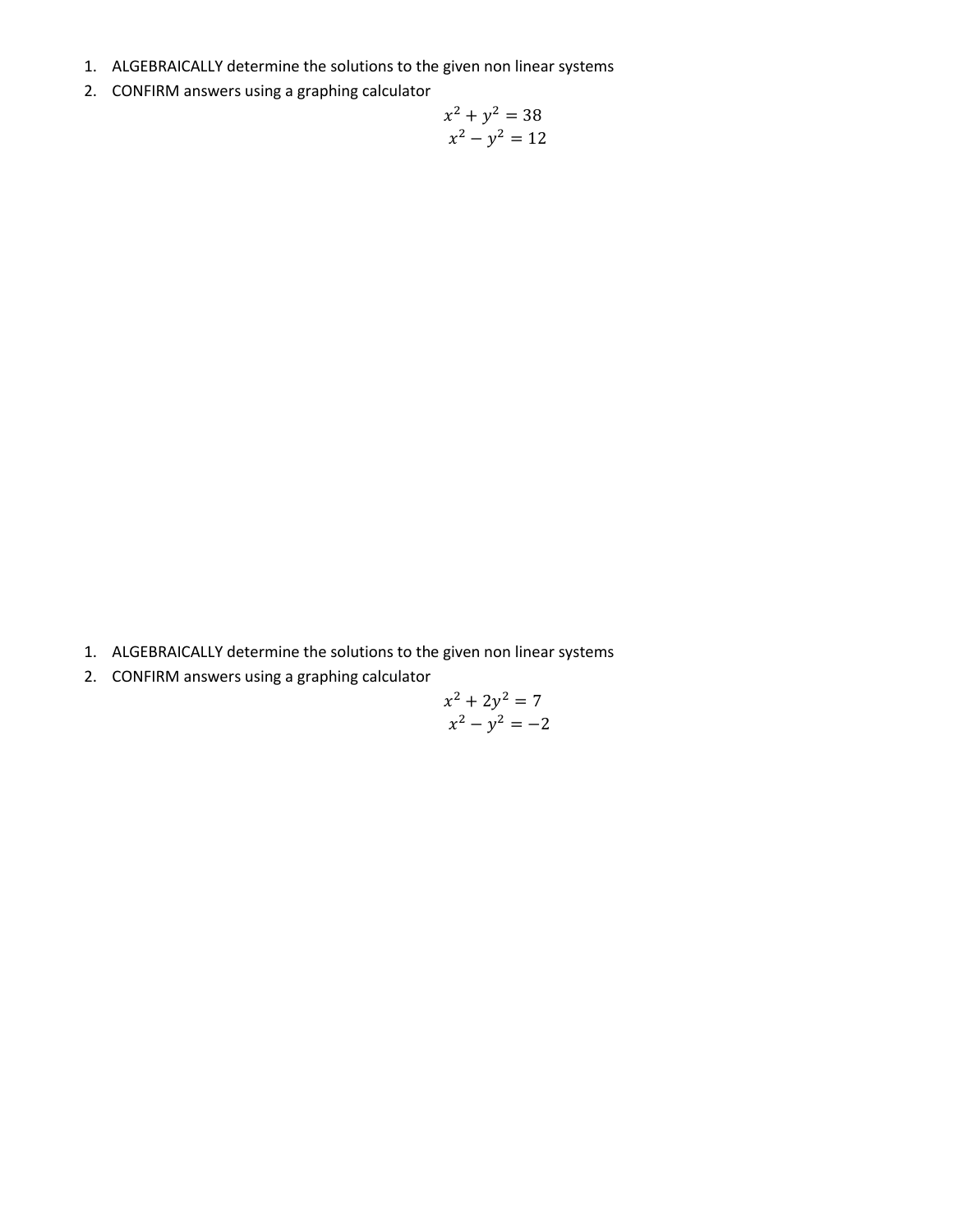- 1. ALGEBRAICALLY determine the solutions to the given non linear systems
- 2. CONFIRM answers using a graphing calculator

$$
4x2 + y2 = 100
$$

$$
y = -2x + 10
$$

Name\_\_\_\_\_\_\_\_\_\_\_\_\_\_\_\_\_\_\_\_\_\_\_\_\_\_Formative Solving Non Linear Systems through Elimination and Substitution Period\_\_\_\_\_

- 1. ALGEBRAICALLY determine the solutions to the given non linear systems
- 2. CONFIRM answers using a graphing calculator

$$
x^2 + y^2 = 16
$$

$$
y = x^2 - 4
$$